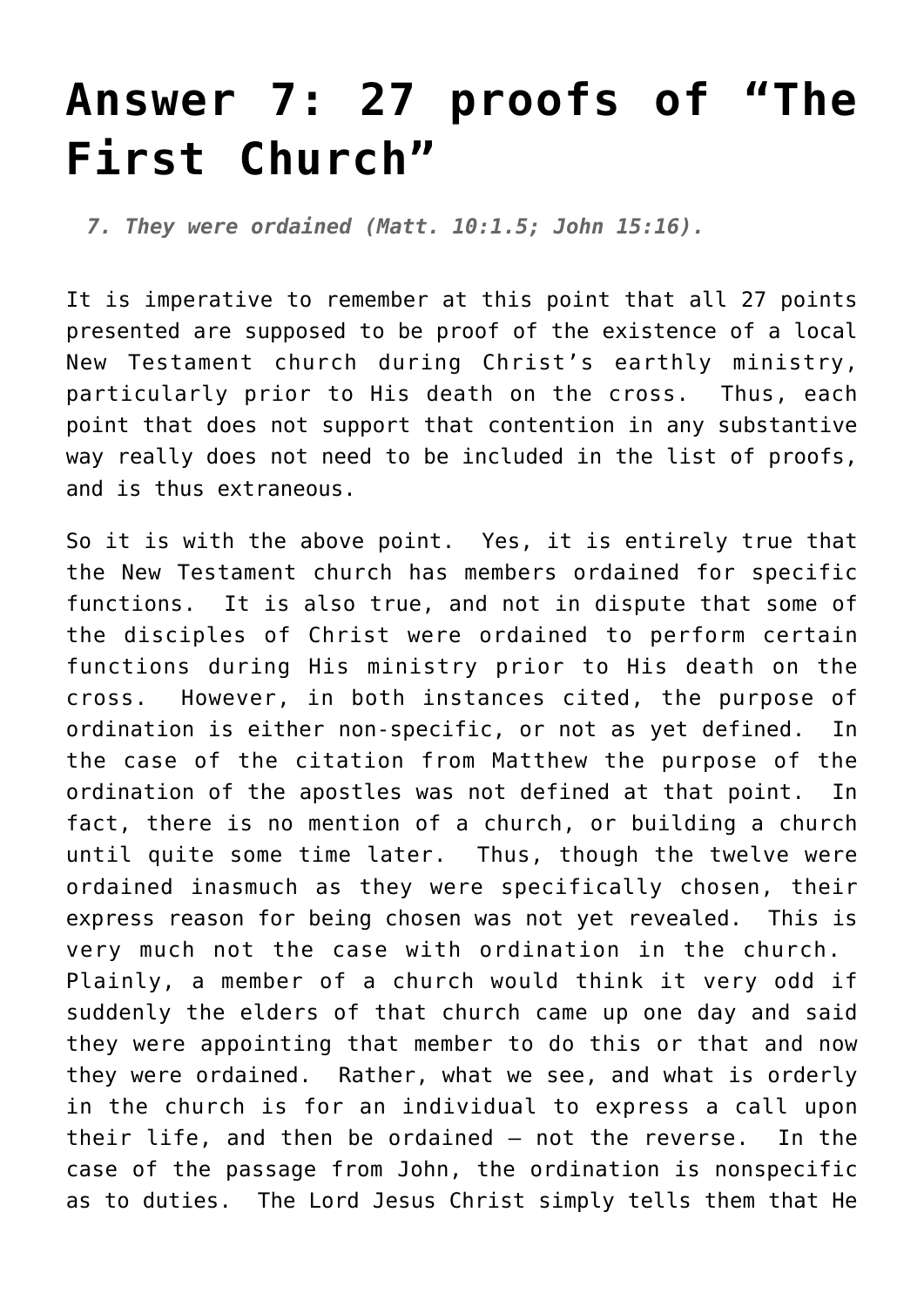ordained them to bring forth much fruit. We can see the evidence of the lack of specificity in that after the resurrection, but before Christ's ascension, they were not particularly dedicated to accomplishing the task given of bringing forth much fruit.

Now, that is not to say that the church did not exist prior to Christ's ascension, rather it is to say that the ordination to bring forth much fruit lacked specifics without the great commission and several other ingredients necessary to make it meaningful. If we will remember, it is in this same discourse with the apostles that the Lord told them that there were many things He had to teach them, but they were not ready to receive them yet.

Finally, does simply being ordained prove anything about the existence of a New Testament church? If it does, doesn't the purpose of the ordination factor in somewhere? Or, as the cited references would tend to indicate, the purpose is irrelevant, and only the fact that an ordination was performed matters. Since it is unclear what S.E. Anderson meant by this, perhaps it is necessary to show that ordination in and of itself is not a proof of anything, and in this case could be used to prove that at least one of the Old Testament prophets had to be a member of a New Testament church:

Then the word of the LORD came unto me, saying, Before I formed thee in the belly I knew thee; *and* before thou camest forth out of the womb I sanctified thee, and I ordained thee a prophet unto the nations. *(Jeremiah 1:4-5)*

Now, it is expressly plain that Jeremiah was not a member of any New Testament church, nor could he be as there existed no church in the New Testament sense. However, based upon the logic of the proof cited above, we could well reason that we are also ordained as prophets to the nations (the great commission), and since Jeremiah and members of the New Testament church share these two commonalities, Jeremiah must